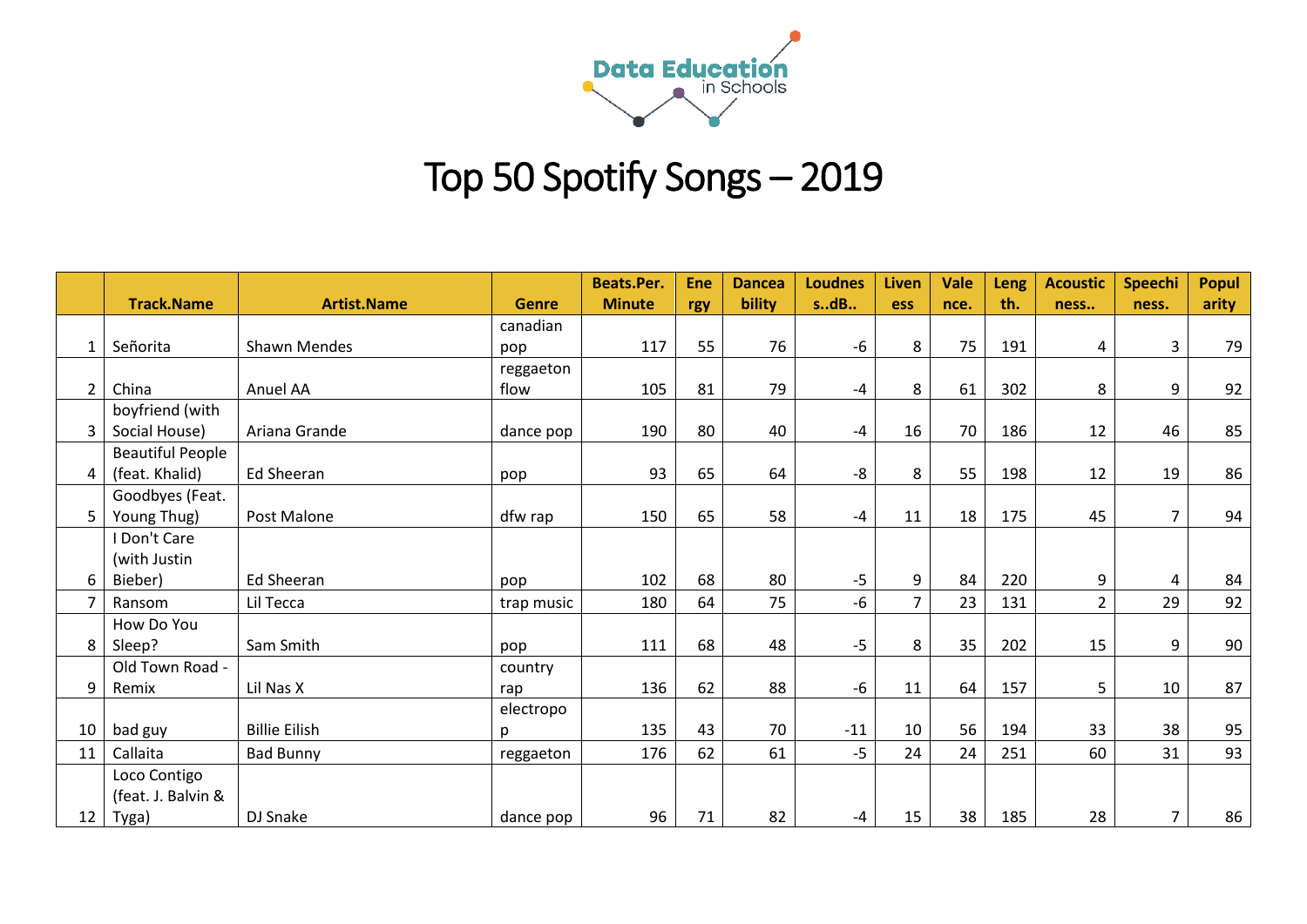

|                 |                    |                      |              | <b>Beats.Per.</b> | <b>Ene</b> | <b>Dancea</b> | <b>Loudnes</b> | Liven          | <b>Vale</b> | Leng | <b>Acoustic</b> | Speechi        | <b>Popul</b> |
|-----------------|--------------------|----------------------|--------------|-------------------|------------|---------------|----------------|----------------|-------------|------|-----------------|----------------|--------------|
|                 | <b>Track.Name</b>  | <b>Artist.Name</b>   | <b>Genre</b> | <b>Minute</b>     | rgy        | bility        | sdB            | ess            | nce.        | th.  | ness            | ness.          | arity        |
|                 | Someone You        |                      |              |                   |            |               |                |                |             |      |                 |                |              |
| 13              | Loved              | Lewis Capaldi        | pop          | 110               | 41         | 50            | -6             | 11             | 45          | 182  | 75              | 3              | 88           |
|                 | Otro Trago -       |                      | panamani     |                   |            |               |                |                |             |      |                 |                |              |
| 14              | Remix              | Sech                 | an pop       | 176               | 79         | 73            | $-2$           | 6              | 76          | 288  | $\overline{7}$  | 20             | 87           |
|                 | Money In The       |                      |              |                   |            |               |                |                |             |      |                 |                |              |
|                 | Grave (Drake ft.   |                      | canadian     |                   |            |               |                |                |             |      |                 |                |              |
| 15              | <b>Rick Ross)</b>  | <b>Drake</b>         | hip hop      | 101               | 50         | 83            | $-4$           | 12             | 10          | 205  | 10              | 5              | 92           |
|                 | No Guidance        |                      |              |                   |            |               |                |                |             |      |                 |                |              |
| 16              | (feat. Drake)      | Chris Brown          | dance pop    | 93                | 45         | 70            | $-7$           | 16             | 14          | 261  | 12              | 15             | 82           |
| 17              | LA CANCIÓN         | J Balvin             | latin        | 176               | 65         | 75            | $-6$           | 11             | 43          | 243  | 15              | 32             | 90           |
|                 | Sunflower -        |                      |              |                   |            |               |                |                |             |      |                 |                |              |
|                 | Spider-Man:        |                      |              |                   |            |               |                |                |             |      |                 |                |              |
|                 | Into the Spider-   |                      |              |                   |            |               |                |                |             |      |                 |                |              |
| 18              | Verse              | Post Malone          | dfw rap      | 90                | 48         | 76            | $-6$           | $\overline{7}$ | 91          | 158  | 56              | 5              | 91           |
|                 |                    |                      | canadian     |                   |            |               |                |                |             |      |                 |                |              |
| 19              | Lalala             | Y2K                  | hip hop      | 130               | 39         | 84            | -8             | 14             | 50          | 161  | 18              | 8              | 88           |
|                 |                    |                      | escape       |                   |            |               |                |                |             |      |                 |                |              |
| 20 <sup>1</sup> | <b>Truth Hurts</b> | Lizzo                | room         | 158               | 62         | 72            | $-3$           | 12             | 41          | 173  | 11              | 11             | 91           |
|                 | Piece Of Your      |                      |              |                   |            |               |                |                |             |      |                 |                |              |
| 21              | Heart              | <b>MEDUZA</b>        | pop house    | 124               | 74         | 68            | $-7$           | $\overline{7}$ | 63          | 153  | 4               | $\overline{3}$ | 91           |
|                 |                    |                      | country      |                   |            |               |                |                |             |      |                 |                |              |
| 22              | Panini             | Lil Nas X            | rap          | 154               | 59         | 70            | $-6$           | 12             | 48          | 115  | 34              | 8              | 91           |
|                 | No Me Conoce -     |                      | reggaeton    |                   |            |               |                |                |             |      |                 |                |              |
| 23              | Remix              | Jhay Cortez          | flow         | 92                | 79         | 81            | -4             | 9              | 58          | 309  | 14              | $\overline{7}$ | 83           |
| 24              | Soltera - Remix    | Lunay                | latin        | 92                | 78         | 80            | -4             | 44             | 80          | 266  | 36              | $\overline{4}$ | 91           |
|                 | bad guy (with      |                      | electropo    |                   |            |               |                |                |             |      |                 |                |              |
| 25              | Justin Bieber)     | <b>Billie Eilish</b> | p            | 135               | 45         | 67            | $-11$          | 12             | 68          | 195  | 25              | 30             | 89           |
|                 | If I Can't Have    |                      | canadian     |                   |            |               |                |                |             |      |                 |                |              |
| 26              | You                | <b>Shawn Mendes</b>  | pop          | 124               | 82         | 69            | $-4$           | 13             | 87          | 191  | 49              | 6              | 70           |
|                 |                    |                      | australian   |                   |            |               |                |                |             |      |                 |                |              |
| 27 <sub>1</sub> | Dance Monkey       | Tones and I          | pop          | 98                | 59         | 82            | -6             | 18             | 54          | 210  | 69              | 10             | 83           |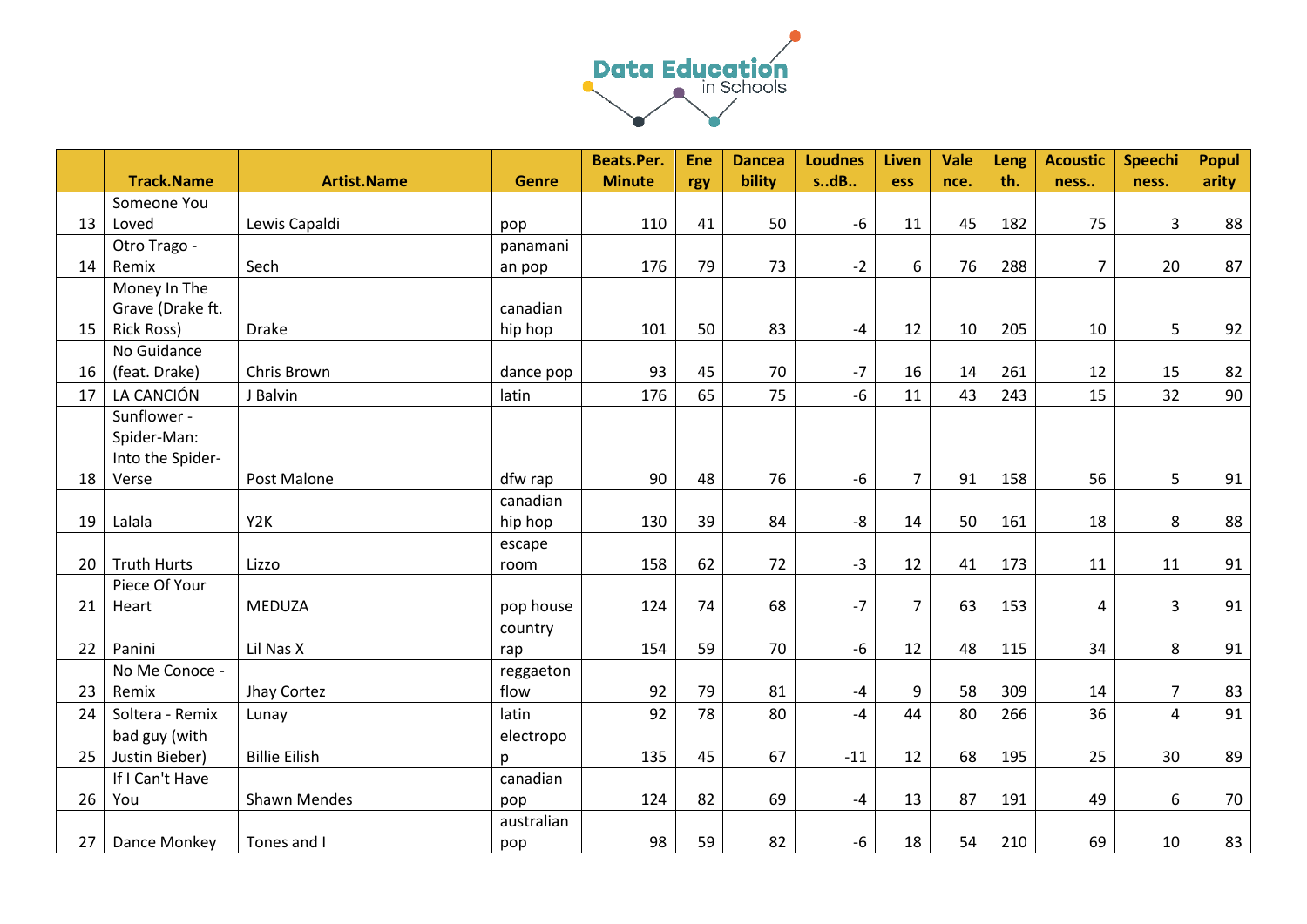

|    |                      |                      |              | <b>Beats.Per.</b> | <b>Ene</b> | <b>Dancea</b> | <b>Loudnes</b> | Liven          | <b>Vale</b> | <b>Leng</b> | <b>Acoustic</b> | <b>Speechi</b> | <b>Popul</b> |
|----|----------------------|----------------------|--------------|-------------------|------------|---------------|----------------|----------------|-------------|-------------|-----------------|----------------|--------------|
|    | <b>Track.Name</b>    | <b>Artist.Name</b>   | <b>Genre</b> | <b>Minute</b>     | rgy        | bility        | sdB            | <b>ess</b>     | nce.        | th.         | ness            | ness.          | arity        |
|    |                      |                      | canadian     |                   |            |               |                |                |             |             |                 |                |              |
| 28 | It's You             | Ali Gatie            | hip hop      | 96                | 46         | 73            | $-7$           | 19             | 40          | 213         | 37              | 3              | 89           |
| 29 | Con Calma            | Daddy Yankee         | latin        | 94                | 86         | 74            | $-3$           | 6              | 66          | 193         | 11              | 6              | 91           |
| 30 | <b>QUE PRETENDES</b> | J Balvin             | latin        | 93                | 79         | 64            | $-4$           | 36             | 94          | 222         | 3               | 25             | 89           |
| 31 | Takeaway             | The Chainsmokers     | edm          | 85                | 51         | 29            | $-8$           | $10\,$         | 36          | 210         | 12              | 4              | 84           |
| 32 | 7 rings              | Ariana Grande        | dance pop    | 140               | 32         | 78            | $-11$          | 9              | 33          | 179         | 59              | 33             | 89           |
| 33 | 0.958333333          | Maluma               | reggaeton    | 96                | 71         | 78            | $-5$           | 9              | 68          | 176         | 22              | 28             | 89           |
|    | The London           |                      |              |                   |            |               |                |                |             |             |                 |                |              |
|    | (feat. J. Cole &     |                      | atl hip      |                   |            |               |                |                |             |             |                 |                |              |
| 34 | Travis Scott)        | Young Thug           | hop          | 98                | 59         | 80            | $-7$           | 13             | 18          | 200         | $\overline{2}$  | 15             | 89           |
|    | <b>Never Really</b>  |                      |              |                   |            |               |                |                |             |             |                 |                |              |
| 35 | Over                 | <b>Katy Perry</b>    | dance pop    | 100               | 88         | 77            | $-5$           | 32             | 39          | 224         | 19              | 6              | 89           |
|    | <b>Summer Days</b>   |                      |              |                   |            |               |                |                |             |             |                 |                |              |
|    | (feat.               |                      |              |                   |            |               |                |                |             |             |                 |                |              |
|    | Macklemore &         |                      |              |                   |            |               |                |                |             |             |                 |                |              |
|    | Patrick Stump of     |                      |              |                   |            |               |                |                |             |             |                 |                |              |
| 36 | Fall Out Boy)        | <b>Martin Garrix</b> | big room     | 114               | 72         | 66            | $-7$           | 14             | 32          | 164         | 18              | 6              | 89           |
|    |                      |                      | panamani     |                   |            |               |                |                |             |             |                 |                |              |
| 37 | Otro Trago           | Sech                 | an pop       | 176               | 70         | 75            | $-5$           | 11             | 62          | 226         | 14              | 34             | 91           |
|    | Antisocial (with     |                      |              |                   |            |               |                |                |             |             |                 |                |              |
| 38 | Travis Scott)        | Ed Sheeran           | pop          | 152               | 82         | 72            | $-5$           | 36             | 91          | 162         | 13              | 5              | 87           |
| 39 | Sucker               | Jonas Brothers       | boy band     | 138               | 73         | 84            | $-5$           | 11             | 95          | 181         | $\overline{4}$  | 6              | 80           |
|    | i'm lonely (with     |                      |              |                   |            |               |                |                |             |             |                 |                |              |
|    | Anne-Marie) -        |                      |              |                   |            |               |                |                |             |             |                 |                |              |
|    | from "13             |                      |              |                   |            |               |                |                |             |             |                 |                |              |
|    | Reasons Why:         |                      |              |                   |            |               |                |                |             |             |                 |                |              |
| 40 | Season 3"            | Lauv                 | dance pop    | 95                | 56         | 81            | $-6$           | 6              | 68          | 199         | 48              | $\overline{7}$ | 78           |
| 41 | <b>Higher Love</b>   | Kygo                 | edm          | 104               | 68         | 69            | $-7$           | 10             | 40          | 228         | $\overline{2}$  | $\overline{3}$ | 88           |
|    | You Need To          |                      |              |                   |            |               |                |                |             |             |                 |                |              |
| 42 | Calm Down            | <b>Taylor Swift</b>  | dance pop    | 85                | 68         | 77            | -6             | $\overline{7}$ | 73          | 171         | 1               | 5              | 90           |
| 43 | Shallow              | Lady Gaga            | dance pop    | 96                | 39         | 57            | $-6$           | 23             | 32          | 216         | 37              | $\overline{3}$ | 87           |